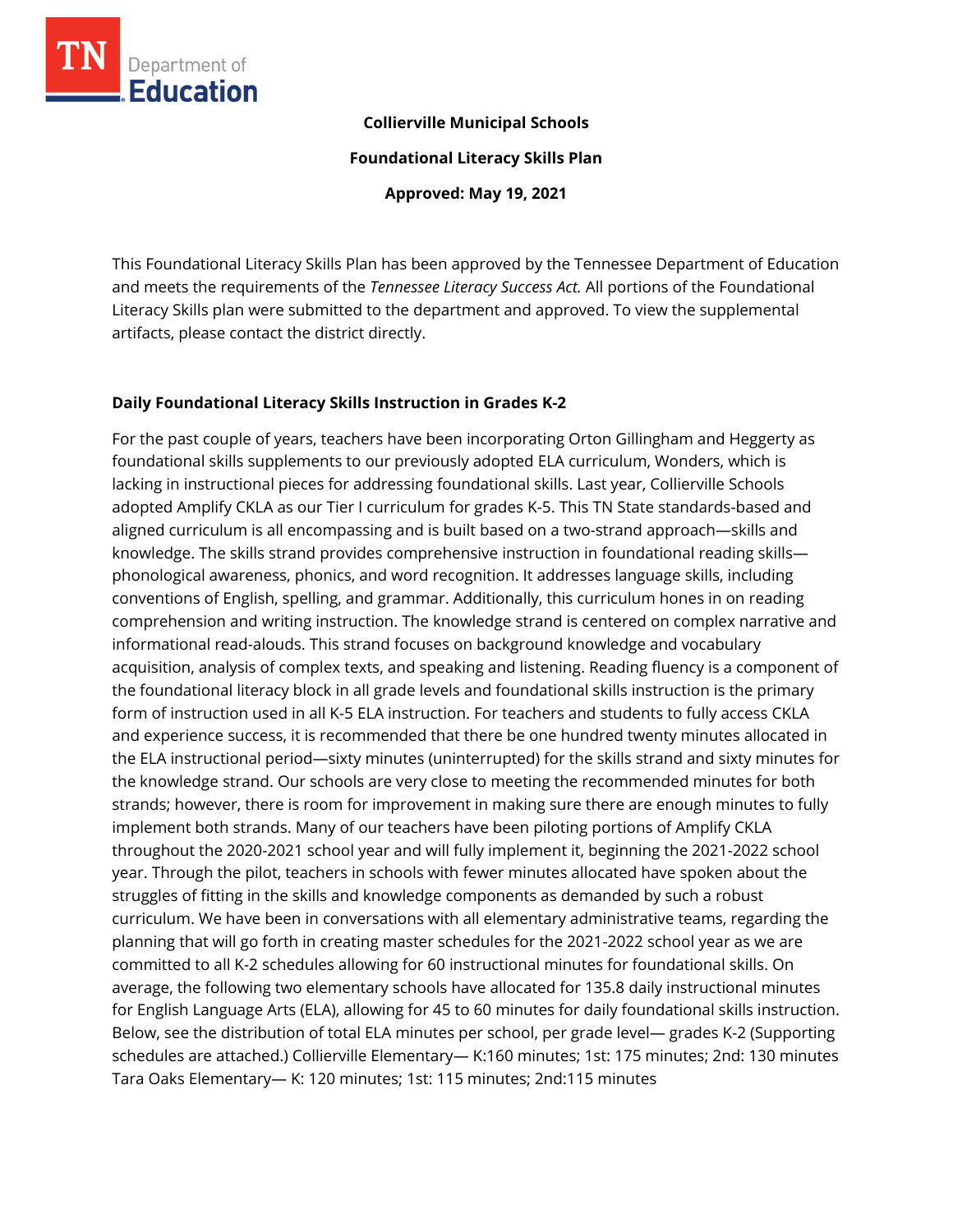Department of **Education** 

#### **Daily Foundational Literacy Skills Instruction in Grades 3-5**

For the past couple of years, teachers have been incorporating Orton Gillingham and Heggerty as foundational skills supplements to Wonders, our previously adopted ELA curriculum, to address foundational skills deficits for students in grades 3-5. Last year, Collierville Schools adopted Amplify CKLA as our Tier I curriculum for grades K-5. This TN State standards-based and aligned curriculum is all encompassing as it allows students in grades 3-5 to continue to build off of their K-2 experiences with an integrated approach. For grades 3-5, through an integrated strand approach, students will practice reading, writing, speaking, listening, grammar, spelling and morphology through the lessons within each unit. This curriculum also engages learners in fluency, reading comprehension, and vocabulary. Many of our teachers have been piloting portions of Amplify CKLA throughout the 2020-2021 school year and will fully implement it beginning the 2021-2022 school year. We have some room for improvement to ensure that all ELA sections are fully supported with enough instructional minutes for successful implementation. It is recommended that grade 3 have 120 instructional minutes. It is recommended that grade 4 and grade 5 each have 90 ELA instructional minutes. We have been in recent conversations with all elementary administrative teams, regarding the planning that will go forth in creating master schedules for the 2021-2022 school year, as we are committed to all grade levels having enough instructional minutes to fully support the curriculum. On average, the following two elementary schools have allocated for 105 minutes of daily instructional minutes for English Language Arts (ELA) with at least 30 minutes of this time dedicated to including foundational skills instruction with an integrated approach. Below see the distribution of total ELA minutes per school, per grade level— grades 3-5 (Supporting schedules are attached.). Collierville Elementary— 3rd: 115 minutes; 4th: 135 minutes; 5th:120 minutes Tara Oaks Elementary— 3rd: 90 minutes; 4th: 85 minutes; 5th: 85 minutes

### **Approved Instructional Materials for Grades K-2**

Amplify - K-5 Core Knowledge Language Arts

### **Approved Instructional Materials for Grades 3-5**

Amplify - K-5 Core Knowledge Language Arts

## **Universal Reading Screener for Grades K-5. This screener complies with RTI<sup>2</sup>and Say Dyslexia requirements.**

STAR is Collierville Schools' universal screener of choice.

#### **Intervention Structure and Supports**

All K-5 schools have 45-60 intervention minutes slated for each grade level (See attached sample schedules.). Each elementary school has an ELA/math interventionist that specifically supports our most struggling students, those that have been identified as Tier 3. Grade level teachers also support reading interventions during the grade level's specific intervention time for Tier I and Tier 2 students. Reading interventions that are used to support elementary students with reading deficits are Fountas and Pinnell, Heggerty, Orton Gillingham, and Lexia Core 5.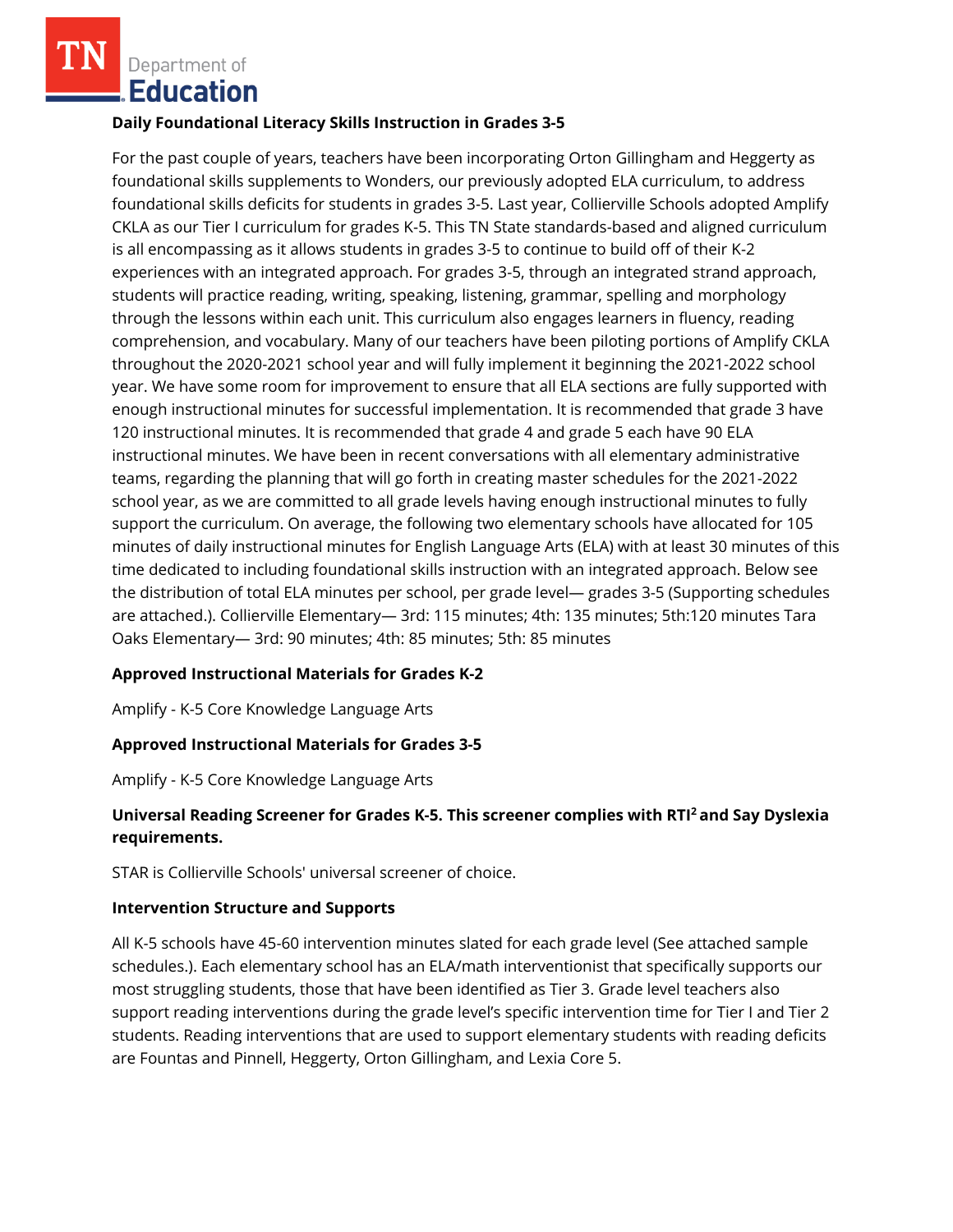Department of Education

Students, K-12, that fall below the 40th percentile on STAR reading assessments are further screened, using easyCBM to target skill deficits. Students that fall below the 25th percentile in targeted areas within easyCBM are screened for characteristics of dyslexia. The screeners used for this process are Words Their Way, the RAN (rapid automatized naming), PWRS (Phonics and Word Reading Survey), and the PASS (Phonological Awareness Skills Screener).

All schools have Response to Intervention teams that meet at least once a month with most schools meeting once a week or once every two weeks. These teams monitor students' responses to the provided interventions and make data informed decisions focused on the student's placement as well as the intervention being provided.

## **Parent Notification Plan/Home Literacy Reports**

Through the Student Response to Intervention teams at each school, ongoing notifications are sent to parents of students who have been identified for reading interventions. An initial notification letter is sent to the parent(s), letting the parent know their child has been identified as one who will benefit from receiving interventions. This notification is in the form of a letter and it also informs the parent of the child's tier and the content area in which the student will be served. Every 4.5 weeks, parents are notified of students' performance/progress and if there will be a change in tiered placement.

Students, K-12, that demonstrate reading deficits in identified, targeted reading areas are screened for characteristics of dyslexia. The screeners used for this process are Words Their Way, the RAN (rapid automatized naming), PWRS (Phonics and Word Reading Survey), and the PASS (Phonological Awareness Skills Screener). If students do not pass any given test, a letter is sent home to parents letting them know their child has been identified as having characteristics of dyslexia and that interventions will be provided. Schools are encouraged to meet with parents prior to sending the letter home.

Although Collierville Schools makes parents aware of the assessments and benchmarks their students will participate in throughout the year, as well as their child's participation in interventions and their ongoing progress, we have room for improvement, regarding providing parents literacy reports/assessment results that are derived from each screening period. Beginning the 2021-2022 school year, three times per year, after the conclusion of each benchmark and assessment, Collierville Schools will provide parents with their individual student's results. Collierville Schools will include information for parents, regarding the importance of being able to read by the end of 3rd grade, reading intervention activities for families, and the reading interventions provided by the school. In addition, please include the frequency of parent notification and engagement.

Supporting resources for families will depend on each individual students' progress and deficit areas. Below, see examples of resources that are provided to families:

- Fountas and Pinnell take-home books for fluency practice
- Lexia Core 5 and PowerUp access for students to continue practice at home (attached)
- Supplemental remediation and fluency activities provided through CKLA